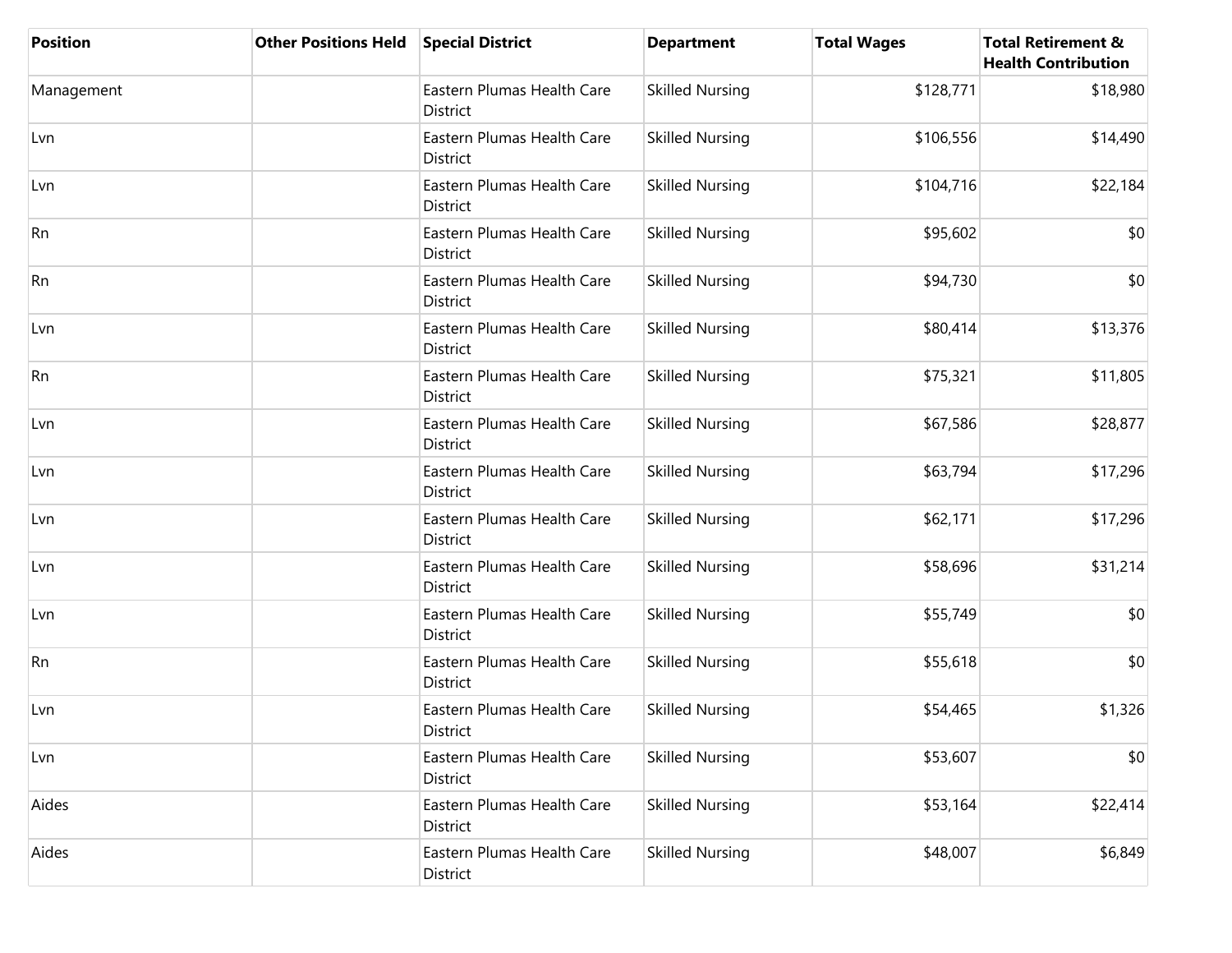| Aides     | Eastern Plumas Health Care<br>District | <b>Skilled Nursing</b> | \$47,107 | \$10,827 |
|-----------|----------------------------------------|------------------------|----------|----------|
| Clerical  | Eastern Plumas Health Care<br>District | <b>Skilled Nursing</b> | \$46,753 | \$12,108 |
| Aides     | Eastern Plumas Health Care<br>District | <b>Skilled Nursing</b> | \$45,262 | \$0      |
| Aides     | Eastern Plumas Health Care<br>District | <b>Skilled Nursing</b> | \$44,990 | \$11,206 |
| Clerical  | Eastern Plumas Health Care<br>District | <b>Skilled Nursing</b> | \$43,189 | \$6,736  |
| <b>Rn</b> | Eastern Plumas Health Care<br>District | <b>Skilled Nursing</b> | \$43,130 | \$201    |
| Lvn       | Eastern Plumas Health Care<br>District | <b>Skilled Nursing</b> | \$42,372 | \$22,675 |
| Aides     | Eastern Plumas Health Care<br>District | <b>Skilled Nursing</b> | \$42,129 | \$8,646  |
| Aides     | Eastern Plumas Health Care<br>District | <b>Skilled Nursing</b> | \$41,975 | \$0      |
| Lvn       | Eastern Plumas Health Care<br>District | <b>Skilled Nursing</b> | \$40,451 | \$12,174 |
| Aides     | Eastern Plumas Health Care<br>District | <b>Skilled Nursing</b> | \$40,265 | \$29,329 |
| Aides     | Eastern Plumas Health Care<br>District | <b>Skilled Nursing</b> | \$39,531 | \$0      |
| Aides     | Eastern Plumas Health Care<br>District | <b>Skilled Nursing</b> | \$39,187 | \$0      |
| Aides     | Eastern Plumas Health Care<br>District | <b>Skilled Nursing</b> | \$38,815 | \$7,096  |
| Aides     | Eastern Plumas Health Care<br>District | <b>Skilled Nursing</b> | \$38,227 | \$0      |
| Aides     | Eastern Plumas Health Care<br>District | <b>Skilled Nursing</b> | \$37,729 | \$5,374  |
| Clerical  | Eastern Plumas Health Care<br>District | <b>Skilled Nursing</b> | \$37,571 | \$10,239 |
| Aides     | Eastern Plumas Health Care<br>District | <b>Skilled Nursing</b> | \$35,262 | \$0      |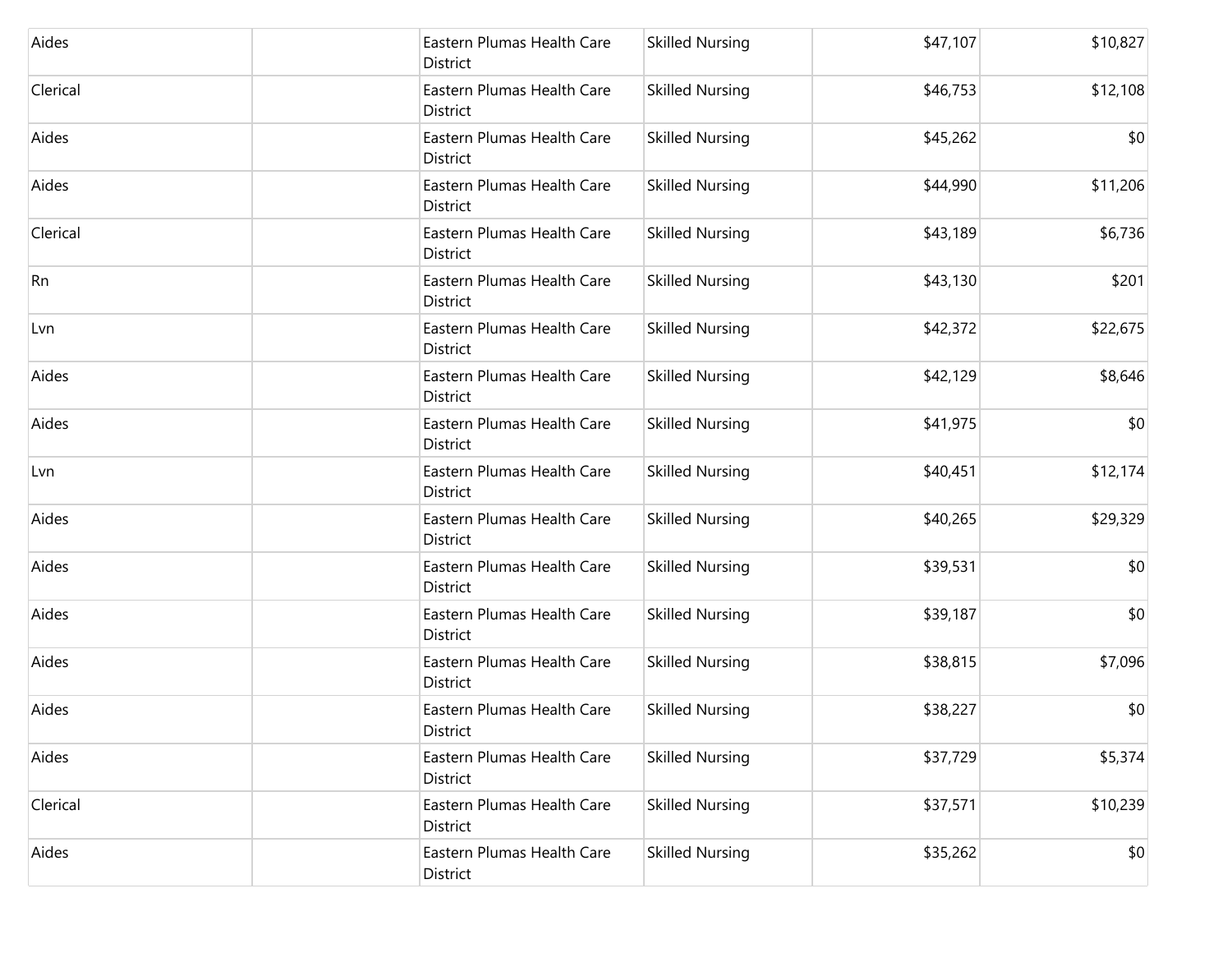| Lvn      | Eastern Plumas Health Care<br>District | <b>Skilled Nursing</b> | \$34,831 | \$0      |
|----------|----------------------------------------|------------------------|----------|----------|
| Aides    | Eastern Plumas Health Care<br>District | <b>Skilled Nursing</b> | \$34,454 | \$539    |
| Aides    | Eastern Plumas Health Care<br>District | <b>Skilled Nursing</b> | \$34,267 | \$2,089  |
| Rn       | Eastern Plumas Health Care<br>District | <b>Skilled Nursing</b> | \$33,993 | \$0      |
| Aides    | Eastern Plumas Health Care<br>District | <b>Skilled Nursing</b> | \$33,812 | \$0      |
| Aides    | Eastern Plumas Health Care<br>District | <b>Skilled Nursing</b> | \$33,606 | \$6,449  |
| Clerical | Eastern Plumas Health Care<br>District | <b>Skilled Nursing</b> | \$33,415 | \$23,524 |
| Aides    | Eastern Plumas Health Care<br>District | <b>Skilled Nursing</b> | \$33,107 | \$0      |
| Aides    | Eastern Plumas Health Care<br>District | <b>Skilled Nursing</b> | \$31,802 | \$0      |
| Aides    | Eastern Plumas Health Care<br>District | <b>Skilled Nursing</b> | \$31,335 | \$0      |
| Aides    | Eastern Plumas Health Care<br>District | <b>Skilled Nursing</b> | \$30,821 | \$11,206 |
| Clerical | Eastern Plumas Health Care<br>District | <b>Skilled Nursing</b> | \$29,780 | \$0      |
| Lvn      | Eastern Plumas Health Care<br>District | <b>Skilled Nursing</b> | \$29,657 | \$14,665 |
| Aides    | Eastern Plumas Health Care<br>District | <b>Skilled Nursing</b> | \$28,442 | \$1,659  |
| Aides    | Eastern Plumas Health Care<br>District | <b>Skilled Nursing</b> | \$28,193 | \$4,926  |
| Aides    | Eastern Plumas Health Care<br>District | <b>Skilled Nursing</b> | \$27,431 | \$16,240 |
| Rn       | Eastern Plumas Health Care<br>District | <b>Skilled Nursing</b> | \$27,317 | \$3,363  |
| Aides    | Eastern Plumas Health Care<br>District | <b>Skilled Nursing</b> | \$25,843 | \$0      |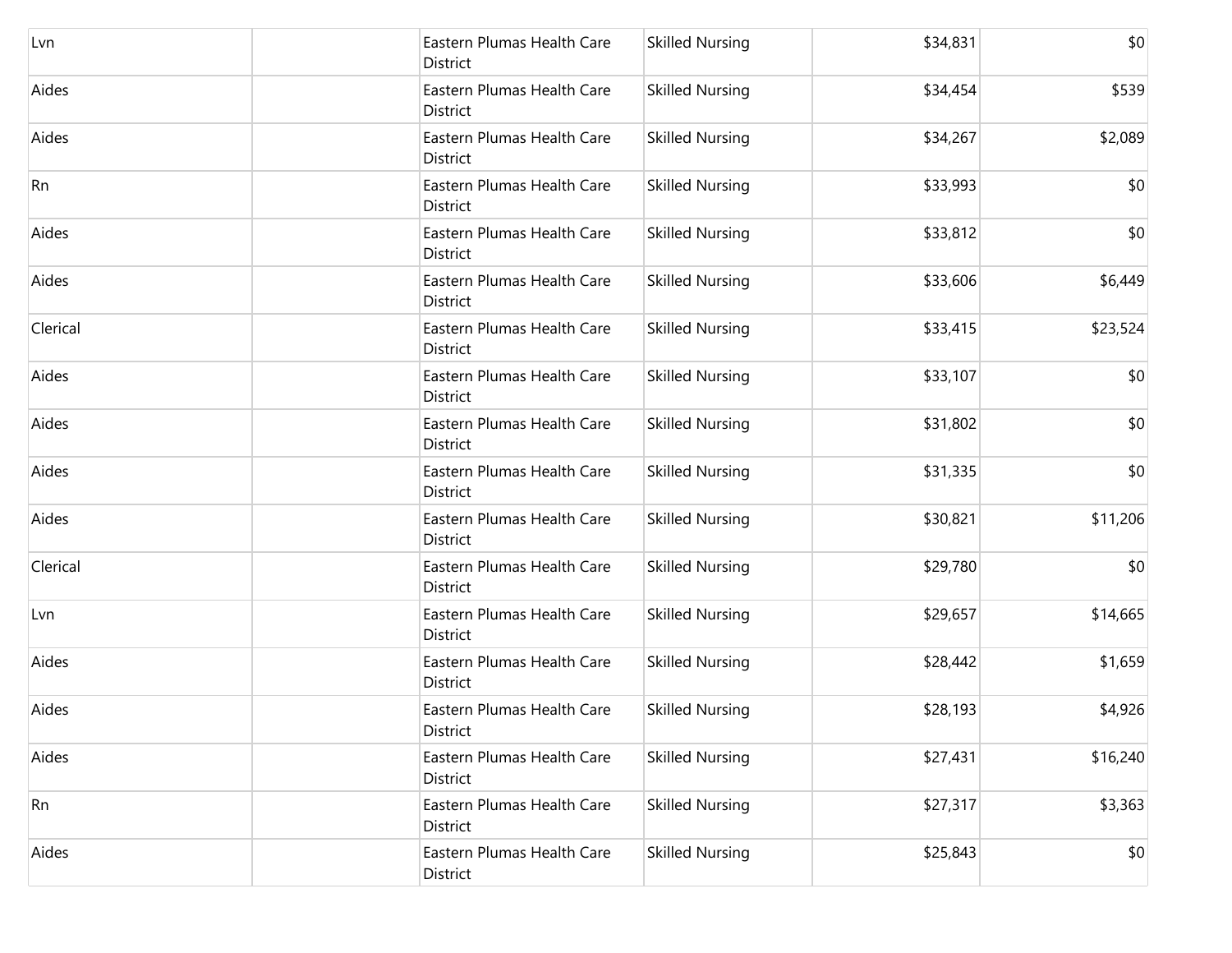| Aides    | Eastern Plumas Health Care<br>District | <b>Skilled Nursing</b> | \$25,772 | \$0     |
|----------|----------------------------------------|------------------------|----------|---------|
| Aides    | Eastern Plumas Health Care<br>District | <b>Skilled Nursing</b> | \$25,365 | \$368   |
| Lvn      | Eastern Plumas Health Care<br>District | <b>Skilled Nursing</b> | \$23,010 | \$0     |
| Aides    | Eastern Plumas Health Care<br>District | <b>Skilled Nursing</b> | \$22,651 | \$0     |
| Aides    | Eastern Plumas Health Care<br>District | <b>Skilled Nursing</b> | \$21,078 | \$7,218 |
| Aides    | Eastern Plumas Health Care<br>District | <b>Skilled Nursing</b> | \$20,663 | \$0     |
| Lvn      | Eastern Plumas Health Care<br>District | <b>Skilled Nursing</b> | \$20,084 | \$0     |
| Clerical | Eastern Plumas Health Care<br>District | <b>Skilled Nursing</b> | \$19,408 | \$5,603 |
| Aides    | Eastern Plumas Health Care<br>District | <b>Skilled Nursing</b> | \$19,181 | \$9,830 |
| Clerical | Eastern Plumas Health Care<br>District | <b>Skilled Nursing</b> | \$19,176 | \$0     |
| Aides    | Eastern Plumas Health Care<br>District | <b>Skilled Nursing</b> | \$16,797 | \$0     |
| Lvn      | Eastern Plumas Health Care<br>District | <b>Skilled Nursing</b> | \$16,618 | \$2,015 |
| Clerical | Eastern Plumas Health Care<br>District | <b>Skilled Nursing</b> | \$15,511 | \$4,962 |
| Lvn      | Eastern Plumas Health Care<br>District | <b>Skilled Nursing</b> | \$13,624 | \$1,856 |
| Aides    | Eastern Plumas Health Care<br>District | <b>Skilled Nursing</b> | \$10,938 | \$0     |
| Aides    | Eastern Plumas Health Care<br>District | <b>Skilled Nursing</b> | \$9,916  | \$0     |
| Clerical | Eastern Plumas Health Care<br>District | <b>Skilled Nursing</b> | \$8,313  | \$0     |
| Rn       | Eastern Plumas Health Care<br>District | <b>Skilled Nursing</b> | \$8,186  | \$0     |